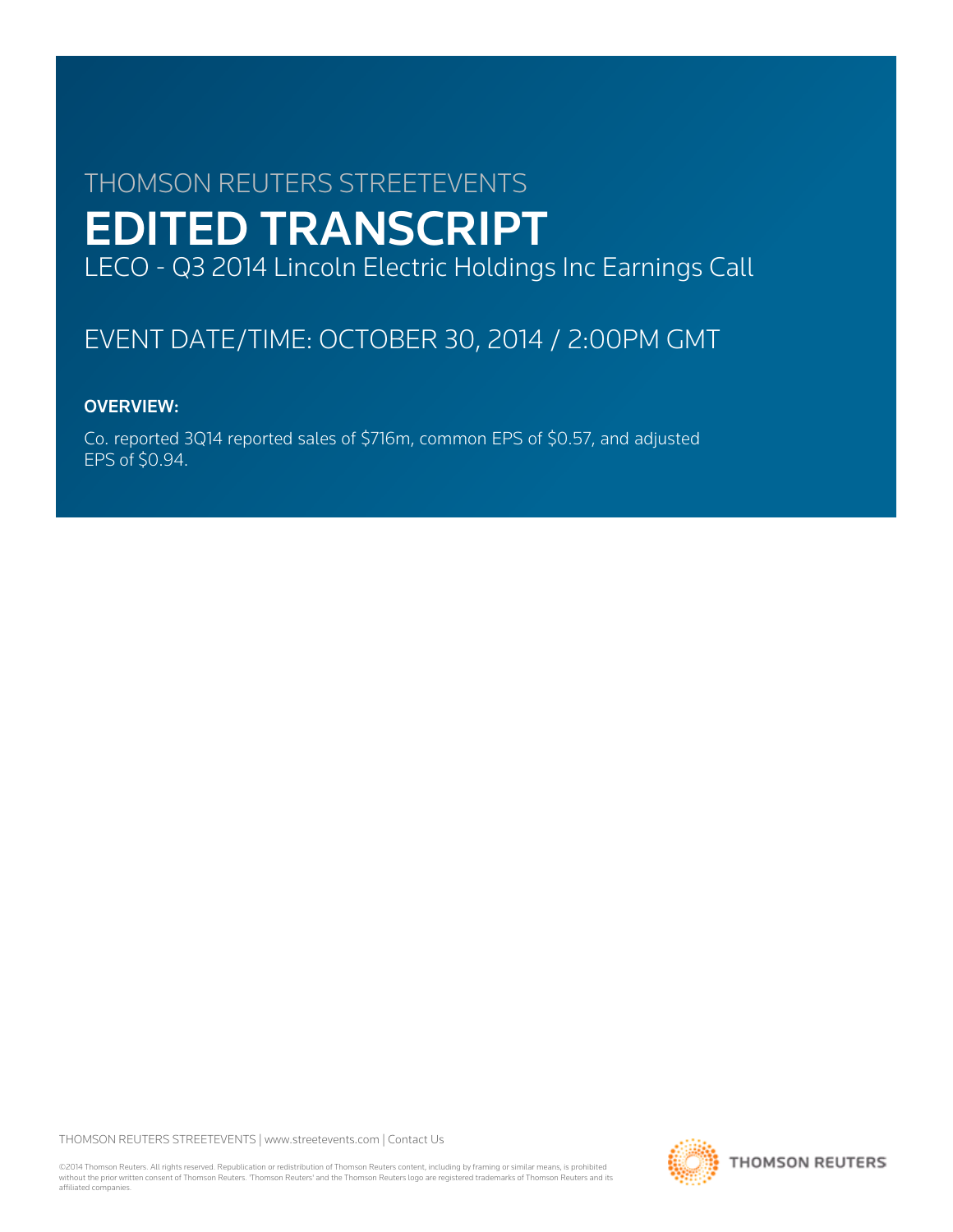## **CORPORATE PARTICIPANTS**

**[Vincent Petrella](#page-1-0)** Lincoln Electric Holdings, Inc. - EVP, CFO, Treasurer **[Chris Mapes](#page-2-0)** Lincoln Electric Holdings, Inc. - Chairman, President, CEO

## **CONFERENCE CALL PARTICIPANTS**

**[Rob Wertheimer](#page-5-0)** Vertical Research Partners - Analyst **[Tom Hayes](#page-6-0)** Northcoast Research - Analyst **[Mark Douglass](#page-7-0)** Longbow Research - Analyst **[Joe Mondillo](#page-8-0)** Sidoti & Co. - Analyst **[Liam Burke](#page-10-0)** Wunderlich Securities, Inc. - Analyst **[Greg Halter](#page-10-1)** Great Lakes Review - Analyst **[Stanley Elliott](#page-11-0)** Stifel Nicolaus - Analyst **[Schon Williams](#page-12-0)** BB&T Capital Markets - Analyst **[Ken Newman](#page-14-0)** KeyBanc Capital Markets - Analyst

## **PRESENTATION**

#### **Operator**

<span id="page-1-0"></span>Greetings and welcome to the Lincoln Electric 2014 third-quarter financial results conference call. At this time, all participants are in a listen-only mode, and this call is being recorded. It is now my pleasure to introduce your host, Vincent Petrella, Executive Vice President and Chief Financial Officer. Thank you sir, you may begin.

## **Vincent Petrella** - Lincoln Electric Holdings, Inc. - EVP, CFO, Treasurer

Thank you, Nicole, and good morning to everyone. Welcome to the Lincoln Electric 2014 third-quarter conference call.

We released our financial results for the quarter earlier this morning, and you can find our release on the Lincoln Electric website at LincolnElectric.com, or by contacting our Investor Relations office at 216-383-2534.

Joining me on the call today is Chris Mapes, Lincoln's Chairman, President and Chief Executive Officer. Chris will begin the discussion this morning with an overview of the quarter, and I will then cover the numbers in more detail as well as our uses of cash. Following our prepared remarks, we will take your questions.

As part of our webcast today, we are using a slide presentation which can be accessed on our website under the Company and Investor Relations tabs. But before we start our discussion, please be reminded that certain statements made during this call and in our discussions may be forward-looking and actual results may differ from our expectations. Actual results may differ materially from such statements due to a variety of factors that could adversely affect the Company's operating results. Risks and uncertainties that may affect our results are provided in our press release and in our SEC filings on Forms 10-K and 10-Q.

Additionally, we also discuss financial measures that do not conform to US GAAP, and you may find important information on our use of these measures and their reconciliation to US GAAP in the financial tables that we have included in our earnings release.

With that, let me turn the call over to Chris.

THOMSON REUTERS STREETEVENTS | [www.streetevents.com](http://www.streetevents.com) | [Contact Us](http://www010.streetevents.com/contact.asp)

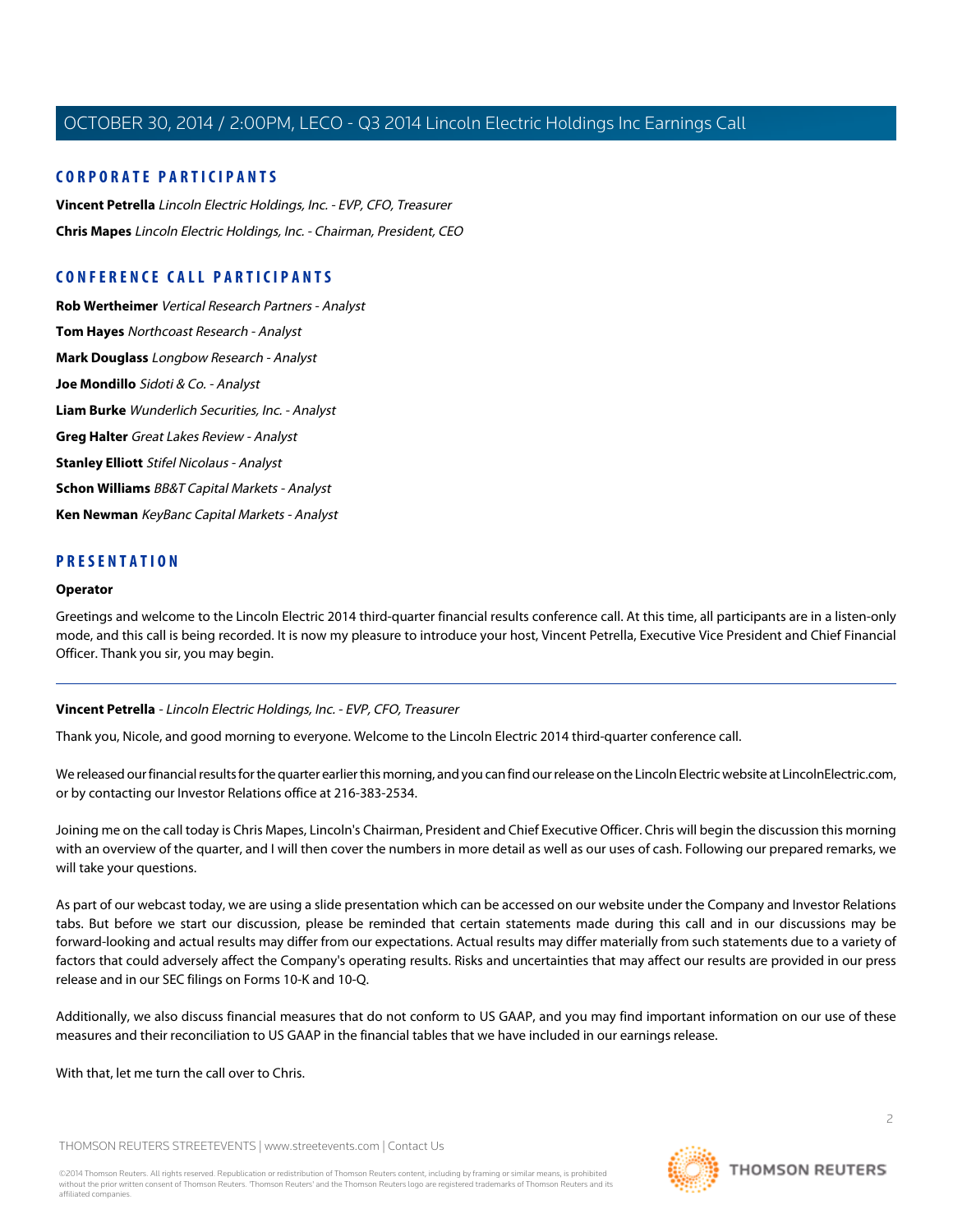## <span id="page-2-0"></span>**Chris Mapes** - Lincoln Electric Holdings, Inc. - Chairman, President, CEO

Thank you Vince and good morning everyone, and thank you for joining us on the call today.

Moving to Slide 3, we are pleased to report a strong third quarter with a number of high-quality underlying drivers. Our results continue to reinforce our confidence in our 20-20 vision and strategy which we continue to execute around the world. On the top line, third-quarter reported sales increased 3.5% to \$716 million. Excluding the unfavorable impact of foreign exchange translation, sales increased approximately 6%.

The business achieved good momentum throughout the quarter, which builds on three out of four quarters now of positive growth. We saw a broad pickup in demand across our key segments in North America, Europe, and in our Harris Products Group. And also, more importantly, this expansion was across each of our major solution offerings, including consumables, equipment, and automation.

Reported operating income was impacted by a \$29 million rationalization and asset impairment charge which is primarily associated with a non-cash asset impairment charge in our Asia-Pacific segment. This charge was taken as part of our planned divestiture of a facility in that segment and is part of an ongoing effort to align manufacturing capacity with the strategic repositioning of our business to focus this region on higher value-added products and solutions. This is one of several actions we have been taking in this region to drive our strategy. On an adjusted basis, which excludes this charge, we are pleased to report that we achieved a 4.7% operating income margin on a very challenging year-over-year comparison from the earnings volatility of our Venezuelan operations in 2013.

The high quality of our margin performance this year reflected the benefits of operating leverage, improved mix from both geographies and products, and our continued focus on productivity. Together, these gains successfully offset declines in our South American segment in the quarter and last year's tough comparison.

We reported earnings per common share of \$0.57 in the third quarter. On an adjusted basis, EPS increased 9% to \$0.94. And I would remind you that Venezuela had an unfavorable \$0.01 loss headwind in the quarter versus an \$0.11 gain last year. Our ability to improve the quality of these earnings is a significant achievement in the quarter.

Returns on invested capital remain solid at 18.3% and we generated solid cash flow from operations, up 11% on a year-to-date basis, with good working capital efficiency. We returned a sizable \$148 million to shareholders in the quarter, up 146% versus prior year. We did this through higher dividends and share repurchases, and as we noted in our press release on October 28, our board has further increased our dividend and raised this year's share repurchase target to \$300 million. By year-end, we will have repurchased over \$500 million of shares over the last three years, exhibiting continuing confidence in our operating model and our ability to execute on our strategy.

Moving onto Slide 4, our organic growth was solid in the quarter with approximately 2% volume growth driven largely by our North American, European and Harris Products Group segments. South America was the most challenged with a 40% decline in volumes as our Venezuelan business continued to contract due to limited operations in the country and from intermittent local supply disruptions in the quarter. Excluding Venezuela, our consolidated volume growth would have been 5% in the quarter, which shows nice momentum in the recovery across our end markets and positive volume growth across our consumables, equipment and automation solutions.

Overall, we are seeing improvement across a broader range of end sectors with the general fabrication and structural sectors showing ongoing improvement, which tend to be indicative of improving industrial reduction.

Looking in North America, volume performance increased 6% on good growth across consumables, equipment, and automation. Exports remained weak in the quarter but continued to narrow. Excluding exports, volumes increased 10% organically on solid domestic demand trends.

In Europe, volumes increased sharply by 12.5% with broad improvement across Europe, including Russia and most of the Middle East, again, largely driven by our new equipment offering, increases in our new alloy products and specialty consumables, as well as an increase in automation. Europe exhibited solid performance across the entire portfolio.

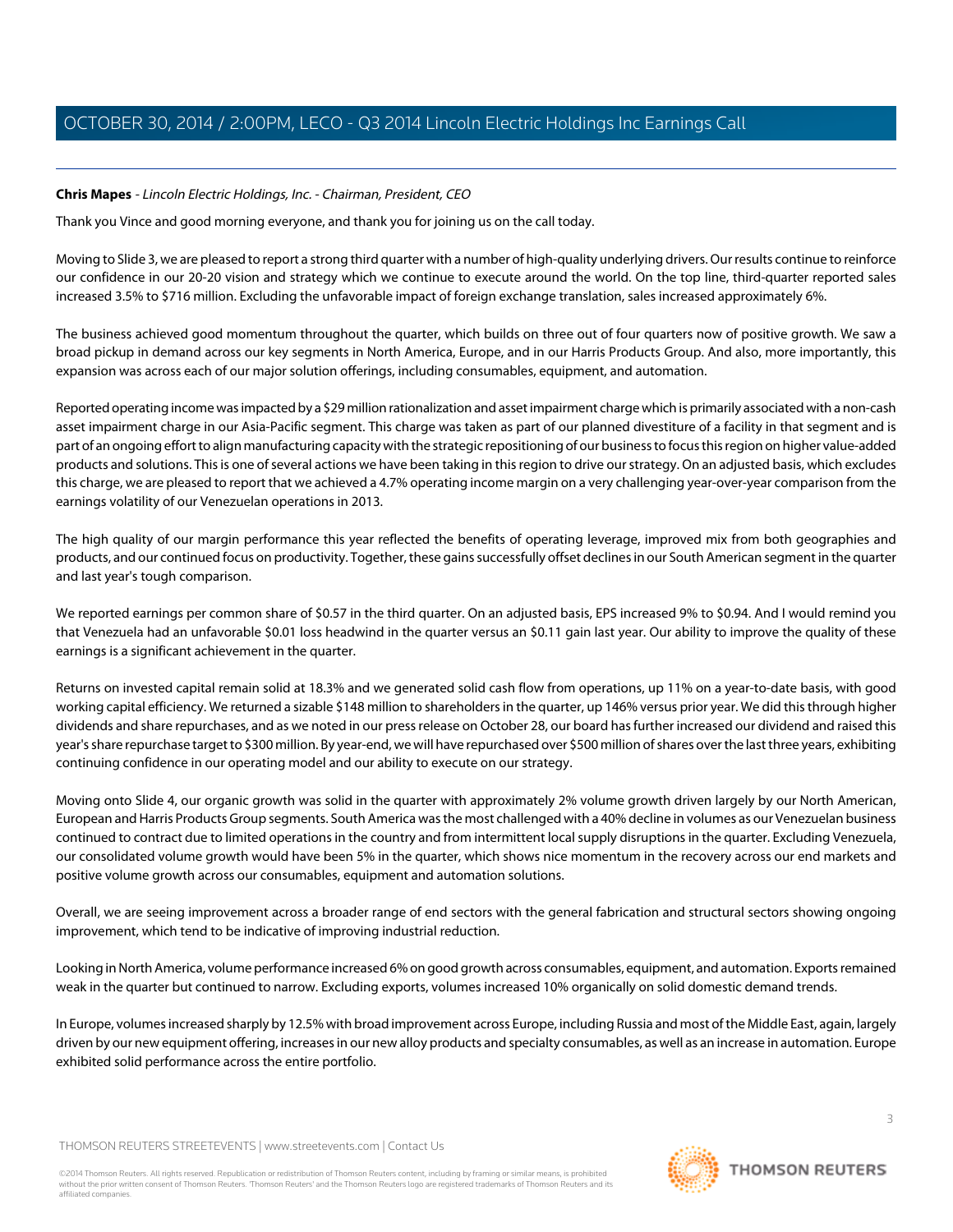Moving to Slide 5, we continue to stay focused on profitable growth. In the quarter, we advanced our automation solutions with the bolt-on acquisition of Easom Automation, which generated approximately \$30 million of sales in 2013. Easom expands our automation capabilities into the heavy fabrication sector with an offering of positioning equipment and engineering capabilities for the heavy equipment industrial manufacturer and extends our brand and solutions to more key customers. I am also excited to have this type of capability in the greater Detroit area to service the large automotive base in the region.

We also signed a licensing agreement with Helical Robotics to leverage our joint technologies to develop a trackless automated welding solution that we expect to commercialize late next year.

Our R&D and marketing teams continue to drive innovation with the launch of a number of products, many of which were showcased at the International Manufacturing Technology Show, or IMTS conference. And we will be highlighting those as well as other new launches at the upcoming FABTECH show in Atlanta in November.

Operationally, we continue to execute on initiatives to drive improved returns. We continue to be impressed with our business and the ability to integrate our acquisitions. I really account two major reasons for this success. First, we found that the individuals leading and managing these businesses have great skills and are a key reason for the success. Our ability to keep them engaged in leading these companies is a critical success factor.

Secondly, we continue to get better at the process. We've integrated over 10 acquisitions and greenfield operations in the last 36 months. It is a skill set that the organization has refined to give our management team great confidence in our ability to continue to acquire leading products and solutions.

As noted in our release, we plan to divest manufacturing capacity in our Asia-Pacific segment to better align our platform with our strategic repositioning in the region. As our plan finalizes, we will provide more detail in the future. I have great confidence in our strategy in Asia-Pacific and specifically China.

Our core strategy of driving improved results through the growth of value-added solutions is continuing to progress. In China, we saw increased sales in equipment and automation in the quarter, and I am confident that this will be a strategic region for us as we continue to execute on our 20-20 vision and strategy.

Before I pass the call to Vince to go into the numbers in more detail, I would like to reiterate that we are extremely pleased with the momentum seen in the business and believe that we are well-positioned with a strong pipeline for ongoing organic growth as we finish the year. And now I will pass the call to Vince.

## **Vincent Petrella** - Lincoln Electric Holdings, Inc. - EVP, CFO, Treasurer

Thank you Chris. Walking through the income statement highlights on Slide 6, our consolidated sales were up 3.5% compared with the third quarter of 2013. Volume increased sales by 1.9% and pricing was up 2.5%. Excluding Venezuela, our organic sales increased 5.8%.

Third-quarter gross profit margins increased 20 basis points to 33.8% compared with 33.6% in the comparable prior-year period. LIFO charges in the quarter totaled \$1.5 million compared with LIFO credits of \$600,000 in the prior-year same quarter. The improved gross margins were primarily caused by a better sales mix and operational improvements.

SG&A expense for the third quarter increased 10 basis points. The increase in SG&A is primarily due to incremental SG&A from acquisitions and higher bonus expenses related to increased earnings.

Operating income as a percentage of sales decreased 320 basis points for the quarter. The quarter did include rationalization and asset impairment charges of \$29.1 million, again primarily related to the asset impairments in our Asia-Pacific segment. Adjusted operating income before rationalization

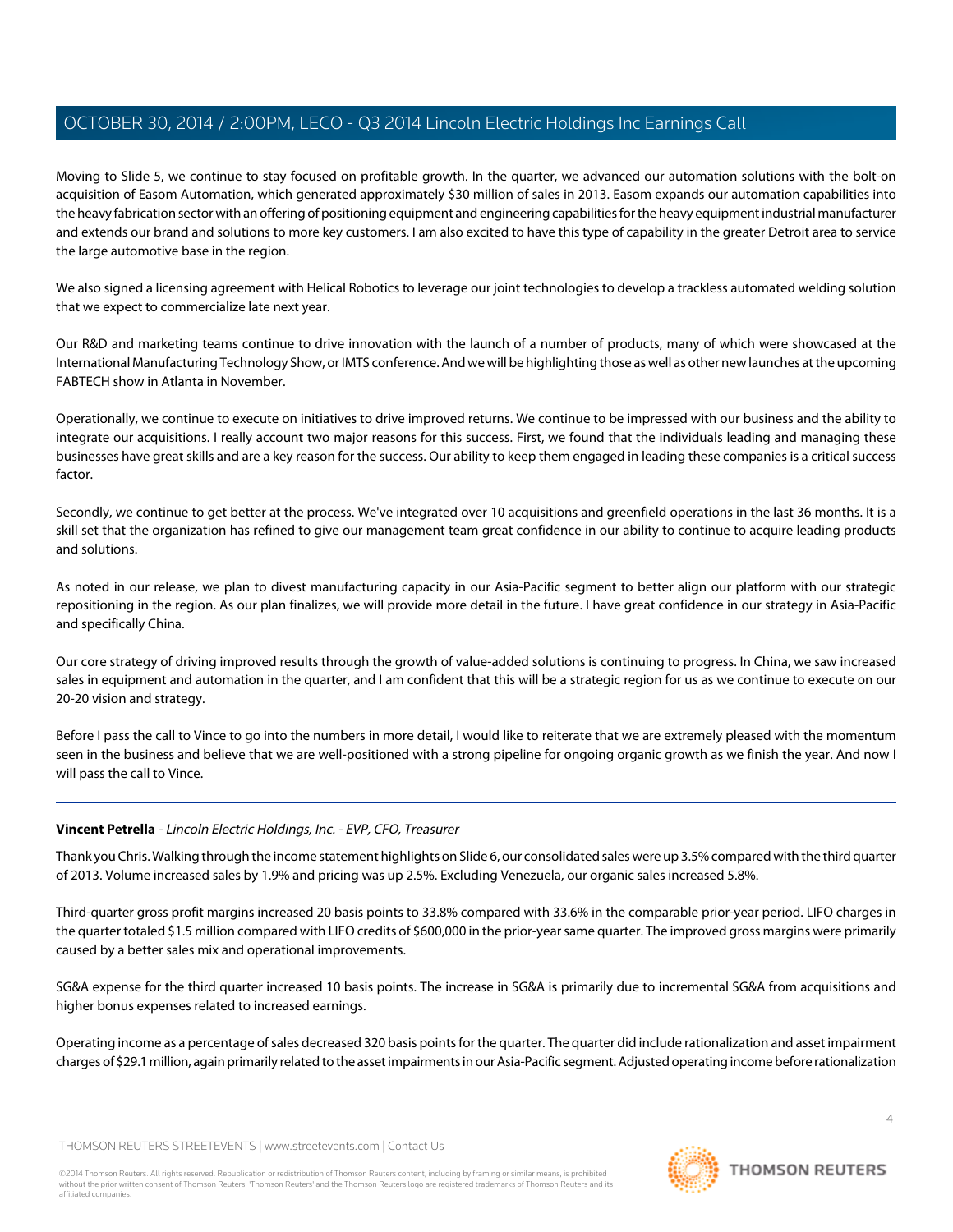and asset impairment charges was 14.7% of sales in the quarter. Excluding rationalization and asset impairment charges as well as our Venezuelan results, our operating profit margins would've been 15.2% in 2014.

The effective income tax rate in the third quarter increased to 42.4% from 34.3% in the prior-year same quarter. The increase was primarily due to the asset impairment charges with no associated tax benefits. On a normalized basis, we would expect our effective tax rate to approximate in the low 30% range.

Diluted earnings per share decreased 29% for the third quarter compared with the prior year. Excluding special items, adjusted diluted earnings per share increased approximately 9% over 2013's third quarter. Now, if we were to exclude special items as well as the results from our Venezuelan operations in both years, diluted earnings per share increased 27%.

On a reportable segment basis and excluding special items, North America welding improved adjusted EBIT margins by 90 basis points in the third quarter. Higher sales volumes drove this increase.

Europe welding's adjusted EBIT margin increased 600 basis points in the quarter. The improvement was primarily attributable to the 12.5% increase in year-over-year volumes. We experienced broad-based improvements in volumes across our European segment, including Russia and the Middle East.

The Asia-Pacific segment recorded an EBIT loss of 50 basis points in the quarter. Sales in Asia-Pacific were down 11% due to volume, but pricing did improve 1.5%. The volume decreases were primarily caused by the continuing softness in both the China and Australian markets.

South America welding adjusted EBIT was a small loss in the quarter compared with EBIT earnings of \$16 million in the prior-year same quarter. The preponderance of the prior year's earnings came from our Venezuelan operations. The high relative earnings achieved in the prior year were caused by the highly inflationary environment of Venezuela. During the current year's third quarter, our Venezuelan operations experienced manufacturing disruptions due to the availability of raw materials. We do expect these manufacturing disruptions to continue into our fourth quarter of 2014.

The Harris Products Group's second-quarter EBIT margins increased by 200 basis points. Volumes improved 7.4% over the prior year. The decline in pricing is due to lower metals prices on a year-over-year basis, but the overall improvement in margins is a result of the strong operational leverage in the Harris business.

We generated \$149 million of operating cash flows in the quarter. The nine-month cash flow total of \$268 million achieved record levels. Our working capital management improved over the prior year's achievement.

During the quarter, we spent \$130 million repurchasing shares. In addition, we paid a dividend of \$18 million representing an 11% year-over-year increase in payout. We also announced a 26% dividend rate increase for the December dividend declaration. On a year-to-date basis, we have spent \$249 million on share repurchases and we have paid \$55 million in cash dividends. As Chris noted, we also announced a new share repurchase target of \$300 million for 2014, increasing the previous target by \$50 million. We now anticipate that 2015 share repurchase activity will continue at levels at least approximating 2014 rates.

We ended the quarter with a net cash position of \$191 million on the balance sheet. Additionally, in the quarter, we received a favorable judgment as part of an appeals process in the Tax Court of Canada relating to a prior-year tax dispute. As a result, we expect a cash refund of approximately \$80 million to be refunded to us in the first quarter of 2015. Our balance sheet position will give us the flexibility to continue to invest in the business for the long run and prudently return cash to shareholders.

Now, looking to the fourth quarter of 2014, I would like to remind our investors that Venezuelan operations contributed \$0.22 per share in earnings in the fourth quarter of 2013. We expect our Venezuelan operating results in the fourth quarter of 2014 to approximate our third-quarter 2014 experience. In addition, the fourth quarter of 2013 included \$3.7 million of LIFO credits, and \$3.5 million of foreign exchange gains, which we do

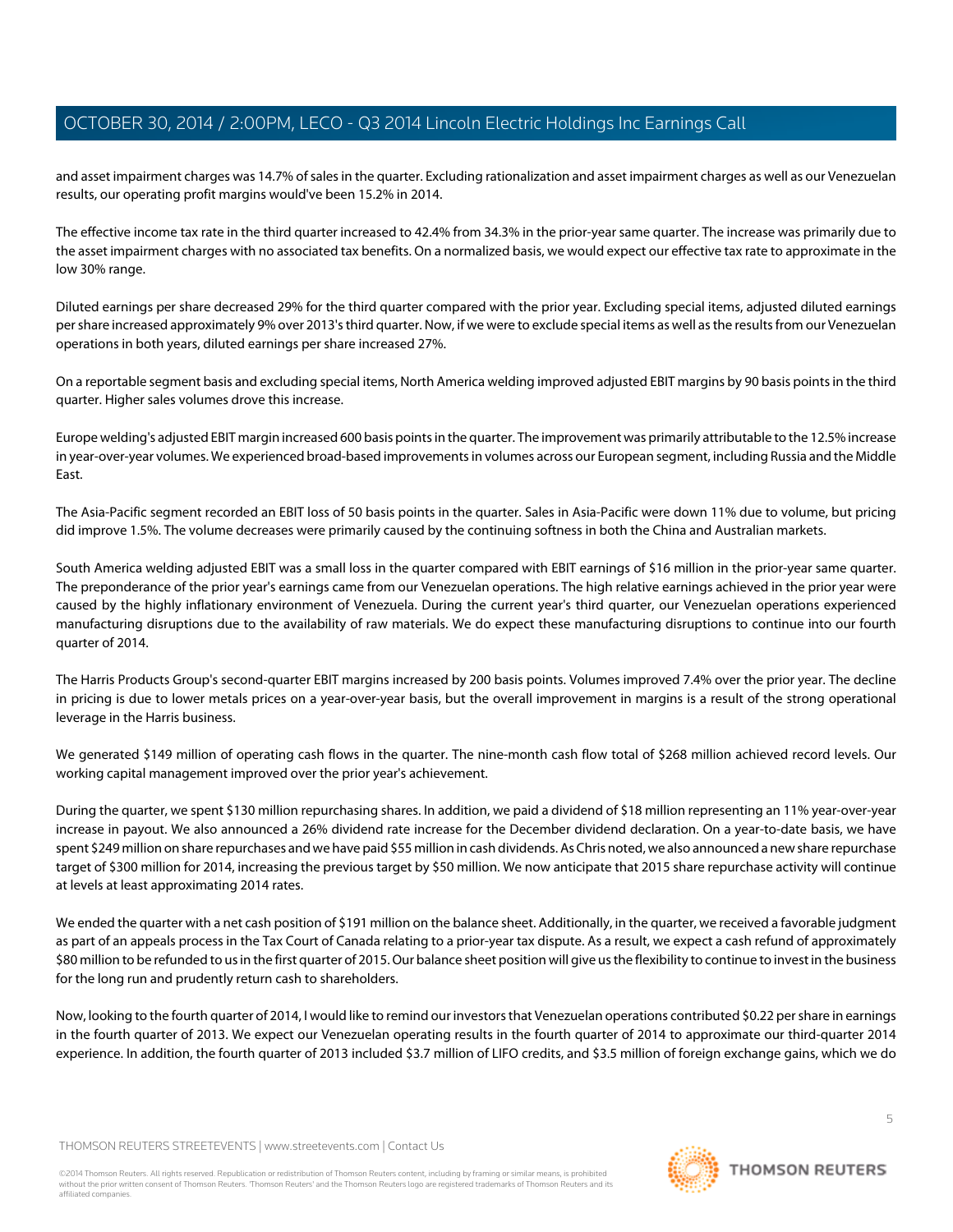not expect to reoccur in the 2014 fourth quarter. Accordingly, we expect fourth-quarter 2014 consolidated earnings per share to follow a more traditional seasonal earnings pattern resulting in a lower sequential EPS result.

With that, I would like to open the call for questions. Nicole?

## **QUESTIONS AND ANSWERS**

#### **Operator**

<span id="page-5-0"></span>(Operator Instructions). Rob Wertheimer, Vertical Research.

#### **Rob Wertheimer** - Vertical Research Partners - Analyst

Good morning everybody. Just a quick question, and I'm sorry if I missed anything in the intro. It was a very busy morning. But could you maybe address the strength in Europe and whether there is an opportunity -- I know it's not been long duration, I know it's an easy comp and all that, but the opportunity for pricing and/or just the gap between organic and pricing, and really if there is underlying strength or just a lot of volatility?

#### **Chris Mapes** - Lincoln Electric Holdings, Inc. - Chairman, President, CEO

I would tell you first, I'm very happy and impressed with the performance that we had in our European business. Really our European business has made some improvements in its performance in three of the last four quarters that we've seen. We've made some structural improvements in that business from some asset rationalizations that were made in late 2012 and 2013. We are seeing the benefits of that. We're also driving some new products and solutions into that marketplace that the market is receiving very well. We mentioned a few calls ago a new equipment offering that we were driving into that marketplace. So I am very comfortable that our performance is much stronger than what the market for these products is growing in that particular region. There is no question that there are still some concerns over longer-term volatility in that marketplace, whether we'd be talking about the geopolitical issues that are impacting Russia and part of Western Europe because of those activities. But we believe strongly that our European business has made some significant improvements in its long-term performance and feel like we will be able to continue to provide some organic growth in that business, at least as we see the marketplace there over the next two or three quarters.

#### **Rob Wertheimer** - Vertical Research Partners - Analyst

That's excellent. So, you're gaining share and you're improving your operations. Is there a chance for pricing to be a little bit more neutral and therefore contribute even more to margin?

#### **Chris Mapes** - Lincoln Electric Holdings, Inc. - Chairman, President, CEO

Maybe, but I think that's difficult to say. As you are well aware, with these products moving into that region, you've got a multitude of different products approaching different markets that are -- some of them more stronger than others. What I can assure you is we are certainly trying to drive increased performance management tools into our pricing discipline and ensuring that we are returning that value back to our business in Europe as we drive solutions into that marketplace.

#### **Rob Wertheimer** - Vertical Research Partners - Analyst

Excellent. Thank you for the response.

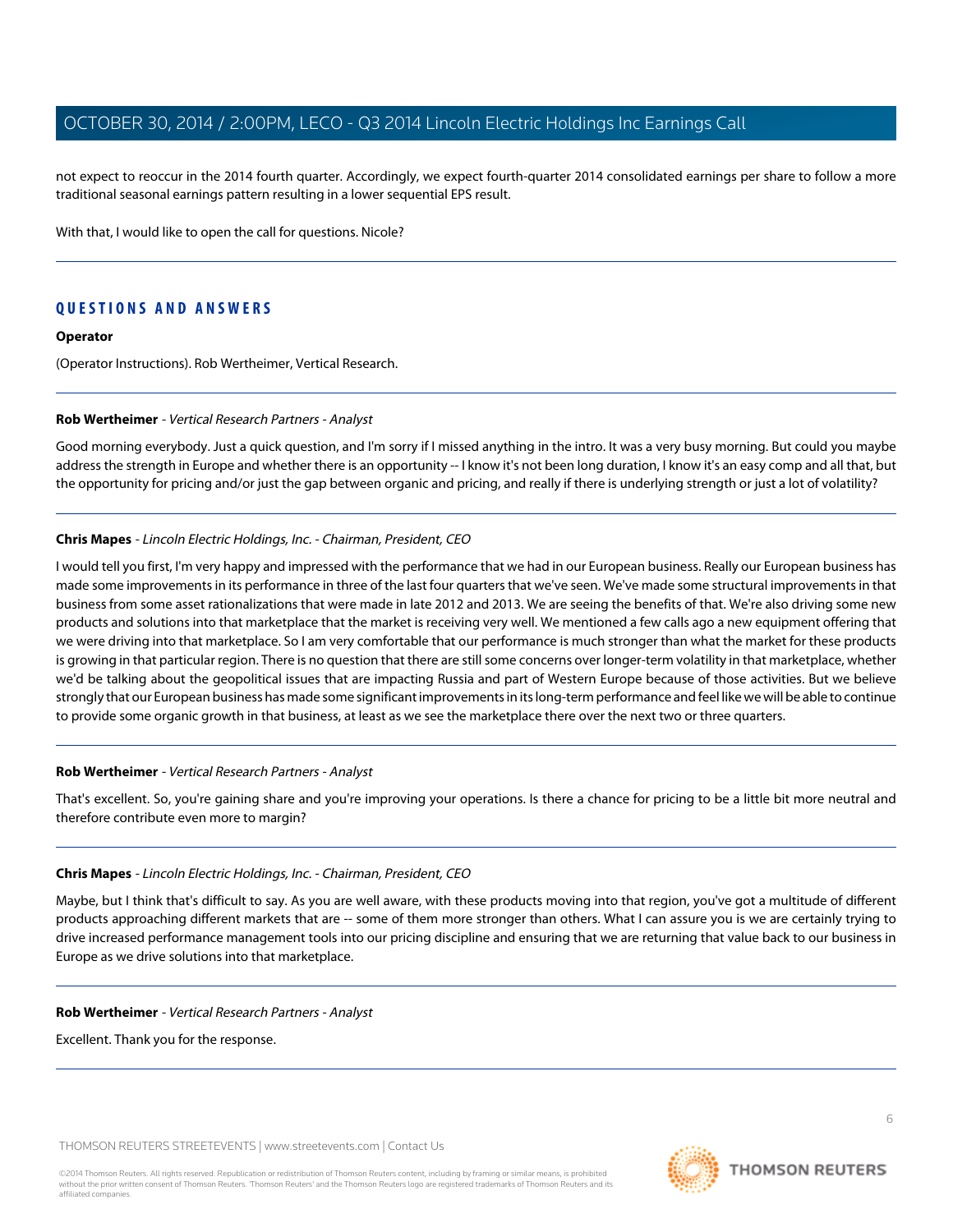#### **Operator**

Tom Hayes, Northcoast Research.

#### <span id="page-6-0"></span>**Tom Hayes** - Northcoast Research - Analyst

Thank you. Good morning gentlemen. Just wondering, Chris, you mentioned you're going to come back later with some additional color on the China strategy, but I was just wondering if there's anything you could provide now as far as the write-off. Will we see more write-offs? And was that a consumable facility that you guys are working on there?

## **Vincent Petrella** - Lincoln Electric Holdings, Inc. - EVP, CFO, Treasurer

It is a consumable facility. We have we believe to be excess capacity in the region in the consumable area, largely in the area of lower margin or commodity-based products. So we are looking to tighten up our fixed cost structure and look to improve our margin and mix opportunities moving forward.

#### **Chris Mapes** - Lincoln Electric Holdings, Inc. - Chairman, President, CEO

This is Chris. Look. I think one of the things I would tell you is we recognize that China is a strategic market for us over the long-term. And we're going to continue to push and position our products and solutions in a way that we can drive economic value for our business and our shareholders long-term. And this is looking at that business and saying that we've got -- we don't have a match between our current manufacturing capacity capabilities and where we intend to drive products within that marketplace. This is one step.

We have been making other steps over the last several quarters, whether that's in identifying our human resource capabilities or the products that we have in that marketplace, but we knew that this step was the right next step for us. And once we have worked on the execution on the divestiture of that asset, then we will be back and provide you clarity relative to the impact on that upon the business and how we feel we're going to be able to continue to improve upon the business as we move on forward.

As I said in my prepared remarks, there are elements of that business that are moving favorably, although over a much smaller base. We are seeing improvements in our equipment offering and our automation offerings in that market. So, we see signs of our ability to execute on that solution strategy there longer-term, and we are just going to continue to invest in that strategy as we think about that region and that market.

## **Tom Hayes** - Northcoast Research - Analyst

Great, thanks. And then a follow-up. I just wondered if you could provide any thoughts on your expectations for the energy-related projects, especially in light of the drop-off in oil prices. Do you expect that to delay or have any impact on any of the energy-related projects you guys are working on?

#### **Chris Mapes** - Lincoln Electric Holdings, Inc. - Chairman, President, CEO

I think there is a long-term correlation to those data points, but I don't believe there is a short-term correlation to those data points, so I'm not expecting anything near term. If we were in a long-term run of oil or energy prices that were at this level or at a lower level, then that might impact long-term capital investment. But the way we think about the business today, we see this as a short-term movement and not seeing any short-term shifts in those particular markets.

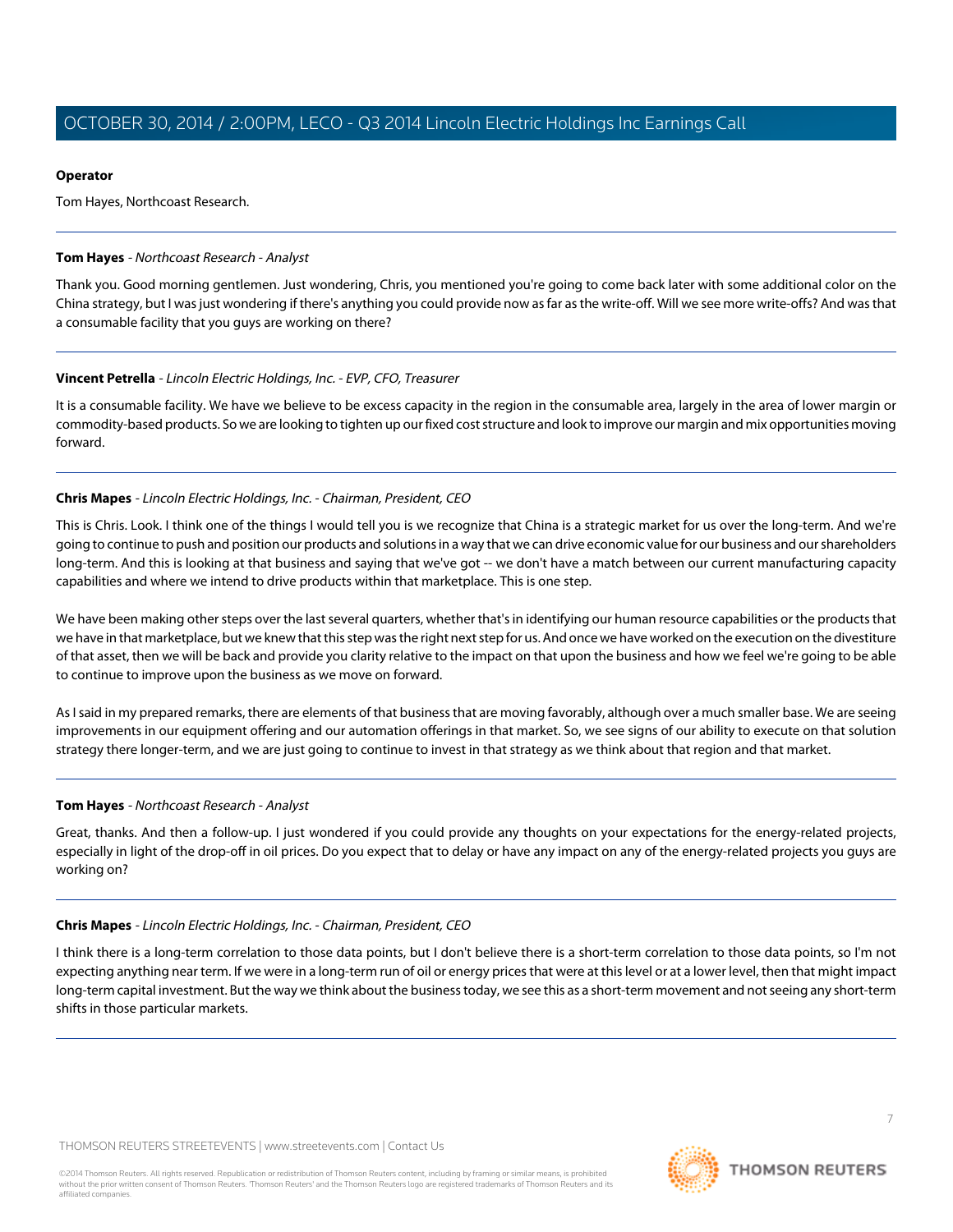#### **Tom Hayes** - Northcoast Research - Analyst

Thank you. I'll get back in queue.

#### **Operator**

<span id="page-7-0"></span>Mark Douglass, Longbow Research.

#### **Mark Douglass** - Longbow Research - Analyst

Good morning everyone. Chris, can you discuss the US a little bit more? I assume on your slide deck you talked about structural non-res improving. There's a lot of that US. And do you see -- what's your view of the recovery of non-res construction in the US?

#### **Chris Mapes** - Lincoln Electric Holdings, Inc. - Chairman, President, CEO

Yes, you know, we have talked about non-res off and on where as we've seen some improvements over the last few quarters we have seen the strength especially in the automotive side and the energy side of the markets but that non-res construction had been more placid, had been more flattish. Probably in the third quarters, the first quarter where globally we can start to say we've seen more commercial structural activity start to pick up, maybe in the very early portion of that cycle, but I would tell you, Mark, that we don't see that as just a North American catalyst. I saw a little bit of an increase in that particular segment on a global basis, but we certainly saw some indications from our customers and from the marketplace in the third quarter that we believe that structural, commercial structural activity is picking up here in North America.

#### **Mark Douglass** - Longbow Research - Analyst

Good. And then more on North America, US certainly. Can you describe a little bit more about what the puts and takes are on driving North American strength? And it's pretty good 10%, excluding exports, right? I guess it's surprising to me considering ag equipment is starting to roll over. So just some of the more (multiple speakers)

## **Chris Mapes** - Lincoln Electric Holdings, Inc. - Chairman, President, CEO

I think that's one of the strengths of our portfolio, and I feel strongly about that. We rarely are going to have globally or in any one region where every one of those segments is operating at a level that we would like to see. And certainly mining is still down and we are starting to the ag becoming a little more challenged.

But we are also seeing real strength in a host of other core markets, including energy, including the starting improvement in commercial construction. We are starting to see improvement in general fabrication, and I think we also have the breadth of our solutions and continued improvement in some of our capital goods businesses, our automation businesses, strength in some new technologies and solutions, and the aggregation of that is really allowing us to continue to see growth in some of the broader markets here in the US and North America even though mining is still relatively flattish off of low numbers, and ag certainly is beginning to show some signs of sluggishness.

#### **Mark Douglass** - Longbow Research - Analyst

Thanks for taking my questions.

#### **Operator**

Joe Mondillo, Sidoti.

THOMSON REUTERS STREETEVENTS | [www.streetevents.com](http://www.streetevents.com) | [Contact Us](http://www010.streetevents.com/contact.asp)

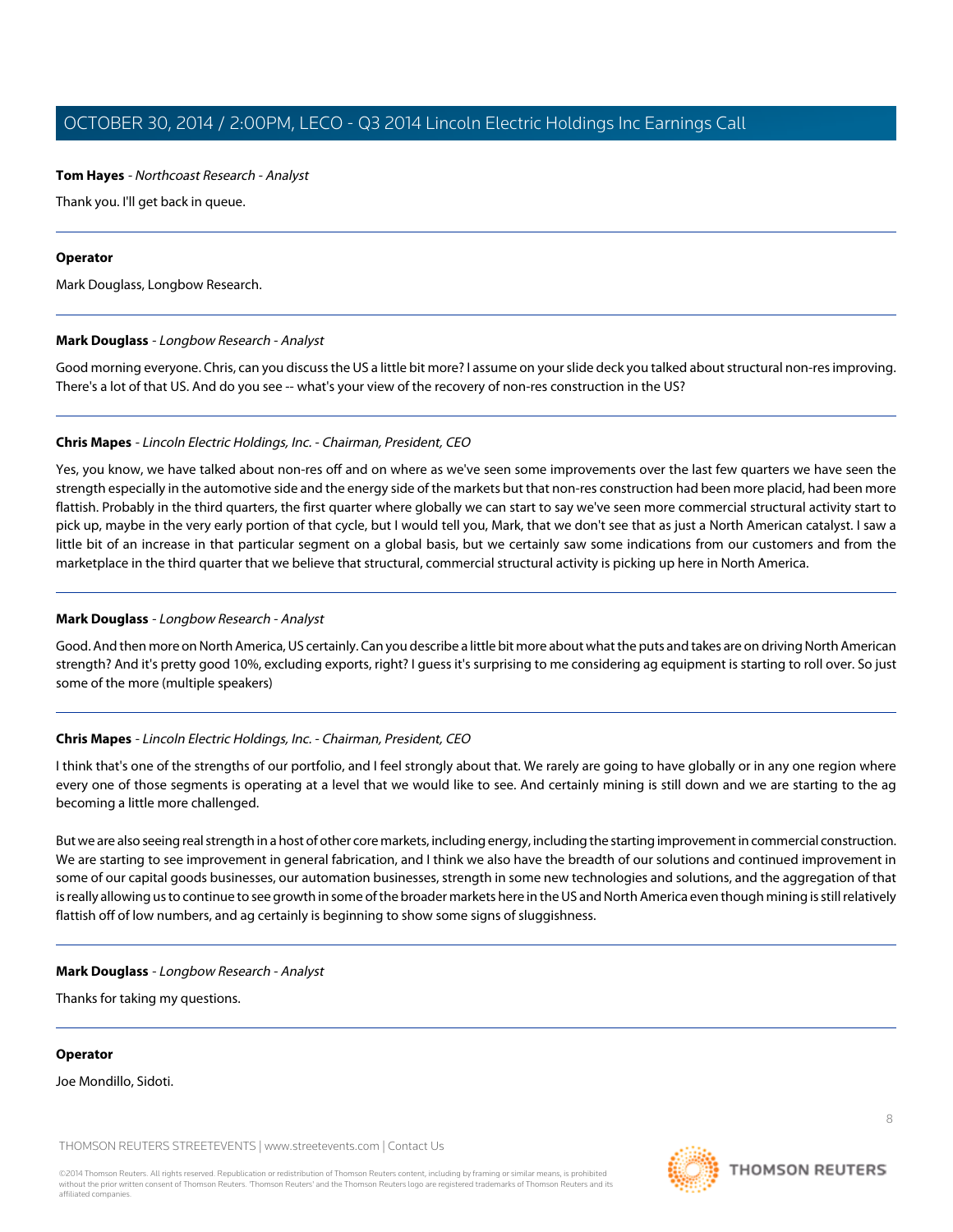## <span id="page-8-0"></span>**Joe Mondillo** - Sidoti & Co. - Analyst

The first question, regarding the Harris Group, the volume was -- jumped pretty big in the quarter. I was wondering if you could just provide a little more color on what drove that and if that's sustainable, do you think?

#### **Vincent Petrella** - Lincoln Electric Holdings, Inc. - EVP, CFO, Treasurer

It was on both sides of the business, equipment and consumables, but a stronger result on the equipment side. There was, we think, some beneficial impact from the recovery of an equipment recall issue in the second quarter that benefited the third quarter, but we see order patterns continue to be up in both consumables and equipment in the Harris segment.

#### **Joe Mondillo** - Sidoti & Co. - Analyst

Okay. And is that just -- could you just provide a little more info on what drives that business per say, in terms of an markets or geographies?

#### **Vincent Petrella** - Lincoln Electric Holdings, Inc. - EVP, CFO, Treasurer

The equipment side is very broad-based, much of the same end markets that we see on the welding side of our business. The consumables business is largely driven by HVAC, air-conditioning, res construction, and replacement cycles. So, to the extent that the builds are increasing and the replacement cycle for HVAC and air conditioning are improving, that will be a read-through on our consumable business.

#### **Joe Mondillo** - Sidoti & Co. - Analyst

Okay. Is that mostly North America, or is that very broad-based?

## **Vincent Petrella** - Lincoln Electric Holdings, Inc. - EVP, CFO, Treasurer

The majority of the business is North America on the consumable side, although we have a sizable position in South America through our Brazilian business.

#### **Joe Mondillo** - Sidoti & Co. - Analyst

Okay.

## **Chris Mapes** - Lincoln Electric Holdings, Inc. - Chairman, President, CEO

I would also add that our Harris business, much like other areas of our portfolio, has identified four or five new products that have been launched into that business in the last six to nine months, and some of those new products are gaining some strength, certainly are providing a catalyst of the consumables growth that we see within that business.

#### **Joe Mondillo** - Sidoti & Co. - Analyst

All right. Thank you. Second question, a follow-up question. I was wondering if you could provide more of a higher level update on your automation capabilities, and sort of strategy there. You continue to make these acquisitions related to automation, so I was wondering if you could just update

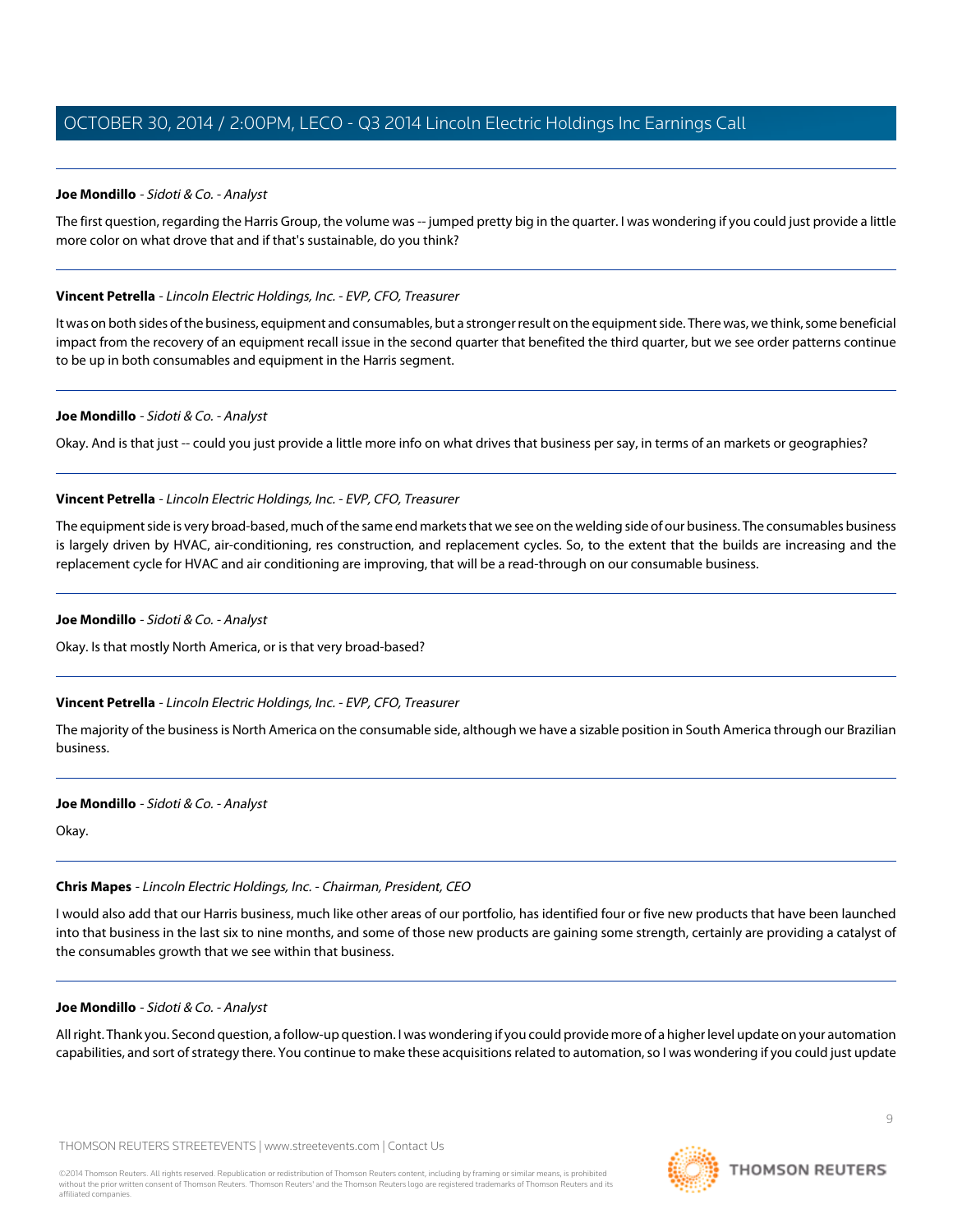us on sort of what your product offering is at this point in time and what kind of end markets you are hitting, both on a sector basis as well as on a geography basis?

#### **Vincent Petrella** - Lincoln Electric Holdings, Inc. - EVP, CFO, Treasurer

I'll start by saying that the Easom acquisition added a deeper and broader capability to our automation suite of solutions geared towards heavy fabricating solutions. So, we now have added a significant amount of capabilities in North America through automation business acquisitions and transportation and automotive and appliance, and now you see a business that has a deeper capability in heavy fabrication.

We have also have, for about a year now, a greenfield operation that was started up in Brazil that we are building out capabilities to expand in the Brazilian and South American market. We did announce the acquisition of an automation business in Germany as a significant beachhead in the most attractive manufacturing and automotive environment on the continent. So our strategy is basically twofold. We continue to look for geographical opportunities to bring automation solutions to our customers around the world, and then look for those applications that we may need to build upon in the automation space to be a full suite, a broad product offering in welding and cutting automation.

#### **Joe Mondillo** - Sidoti & Co. - Analyst

And so in terms of additional end markets that you see as an opportunity, are there anything you can highlight? And from my perspective, it seems like sort of a general manufacturing could certainly use this type of equipment, but it seems like it's more honed in more towards automated transportation, you're now getting into heavy fab. So is there many more sectors that you see that could sort of branch off with this capabilities?

#### **Vincent Petrella** - Lincoln Electric Holdings, Inc. - EVP, CFO, Treasurer

I will tell you that our core business that we've had in Lincoln for some number of years now has that broad manufacturing capability, as do these additional businesses that we are adding. So, we've always been participating in the broad fabrication and manufacturing and metal joining segments. We've just continued to expand that circle into more specialized applications that we think are greater value adds for our solutions.

#### **Joe Mondillo** - Sidoti & Co. - Analyst

Okay. Thanks for taking my questions.

## **Chris Mapes** - Lincoln Electric Holdings, Inc. - Chairman, President, CEO

We see this as a long-run catalyst. It has a lot to do with the re-shoring of manufacturing back into the US business. You have a skills gap issue with the shortage of qualified welders and you have manufacturers that are looking to drive productivity and minimize labor costs. And that is really what's being driven in a multitude of industries and segments, and that's what I like about Easom. Easom provides us another level of capability from what our current offering was into portions of that marketplace. But when I think about our automation business, I see that across a multitude of segments that we will be able to participate in, not only here in North America but globally.

#### **Vincent Petrella** - Lincoln Electric Holdings, Inc. - EVP, CFO, Treasurer

I will finally add, in terms of another segment, we have added and have had existing capabilities in the energy markets, including pipeline capabilities. And through a recent acquisition as well as legacy capabilities, energy is a market that we believe we can take advantage of our applications expertise.

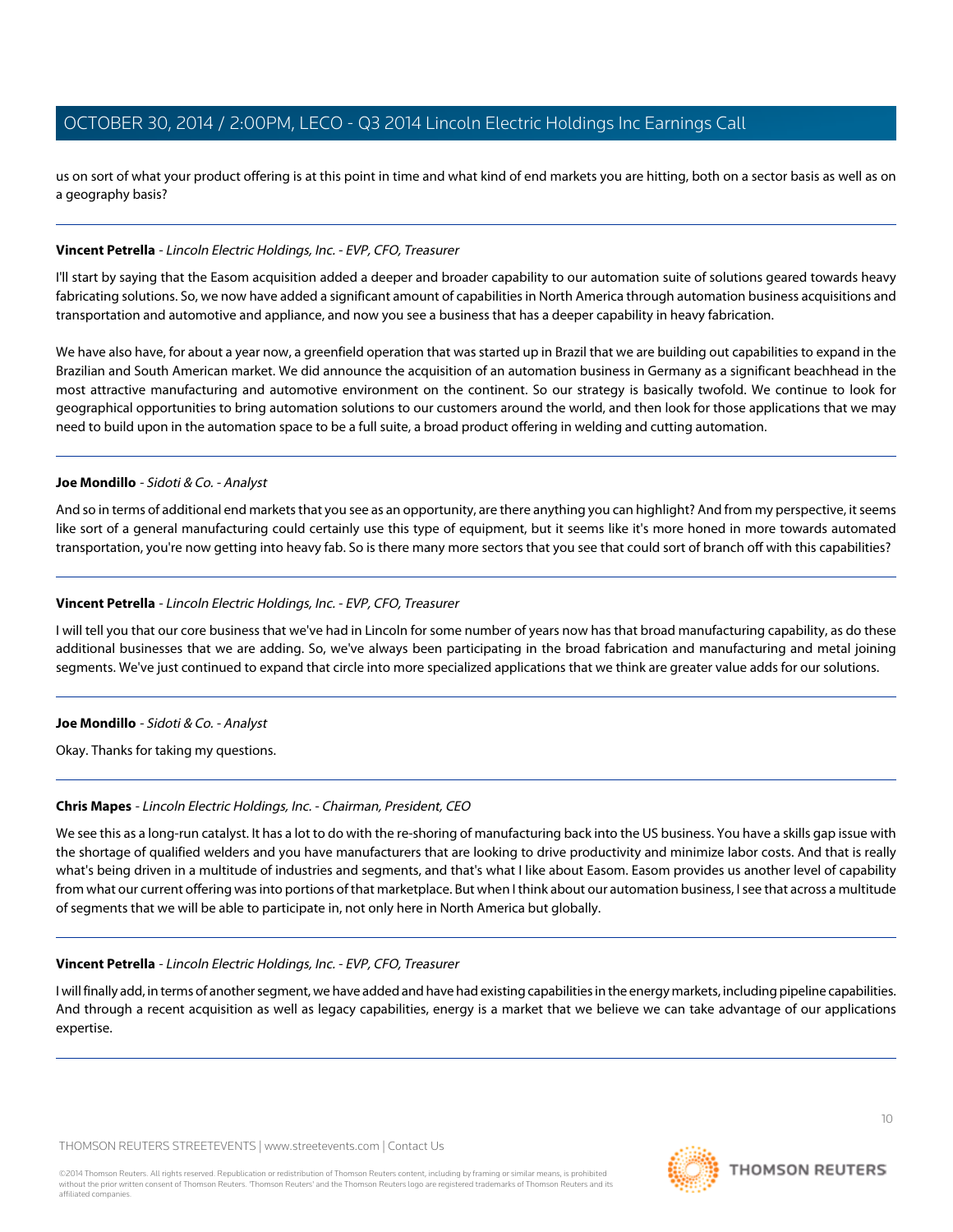#### **Operator**

Liam Burke, Wunderlich Securities.

#### <span id="page-10-0"></span>**Liam Burke** - Wunderlich Securities, Inc. - Analyst

Thank you. Good morning Chris. Good morning Vince. Chris, you mentioned the system -- or exports were down in North America, but you mentioned that the systems business in China was better. Are there other areas of exports that are improving?

#### **Chris Mapes** - Lincoln Electric Holdings, Inc. - Chairman, President, CEO

I would tell you there are a couple of other areas of exports. My first comment would be that although the exports were still down out of North America, that is narrowing from a trend line perspective from earlier in the year. We have seen some improvements in some of our exports out of Europe. We have some specialty consumable products, especially some of those products that are in the offshore marketplace that we have seen some improvements on a year-over-year basis, but those improvements would be more product-based relative to a couple of applications. I wouldn't say that I am pointing towards any other necessary exports globally that are significantly different that I would call out.

#### **Liam Burke** - Wunderlich Securities, Inc. - Analyst

Okay. And I know that you had talked about eliminating unprofitable product mix in China, understanding this is an ongoing activity. Have you pretty much gone through the initial push in rationalizing the product line there?

#### **Chris Mapes** - Lincoln Electric Holdings, Inc. - Chairman, President, CEO

I would tell you that a lot of work has been done. I wouldn't tell you that I believe it's been completed. This is the value of recognizing that this is a strategic market for us and wanting to ensure that we are building the kind of capabilities there that can meet our expectations of our strategy of driving value-added solutions into that marketplace. So, I would tell you an enormous amount of work has been done. The announcement we made today is another step in that direction of getting those assets and capabilities in the shape that we want them to be to drive that strategy. But there certainly will be other activities I'm certain that we will be investing in and other activities we may need to take relative to the product portfolio as we continue to execute on the strategy in that region.

#### **Liam Burke** - Wunderlich Securities, Inc. - Analyst

Great. Thanks Chris.

## <span id="page-10-1"></span>**Operator**

Greg Halter, Great Lakes Review.

#### **Greg Halter** - Great Lakes Review - Analyst

Thank you and good morning. I was wondering if you could discuss what you're seeing on the M&A front. Obviously you're generating a lot of cash and you're using that cash on dividends and the share repurchase, but I just wondered if you could comment on M&A area besides what you've completed here so far?

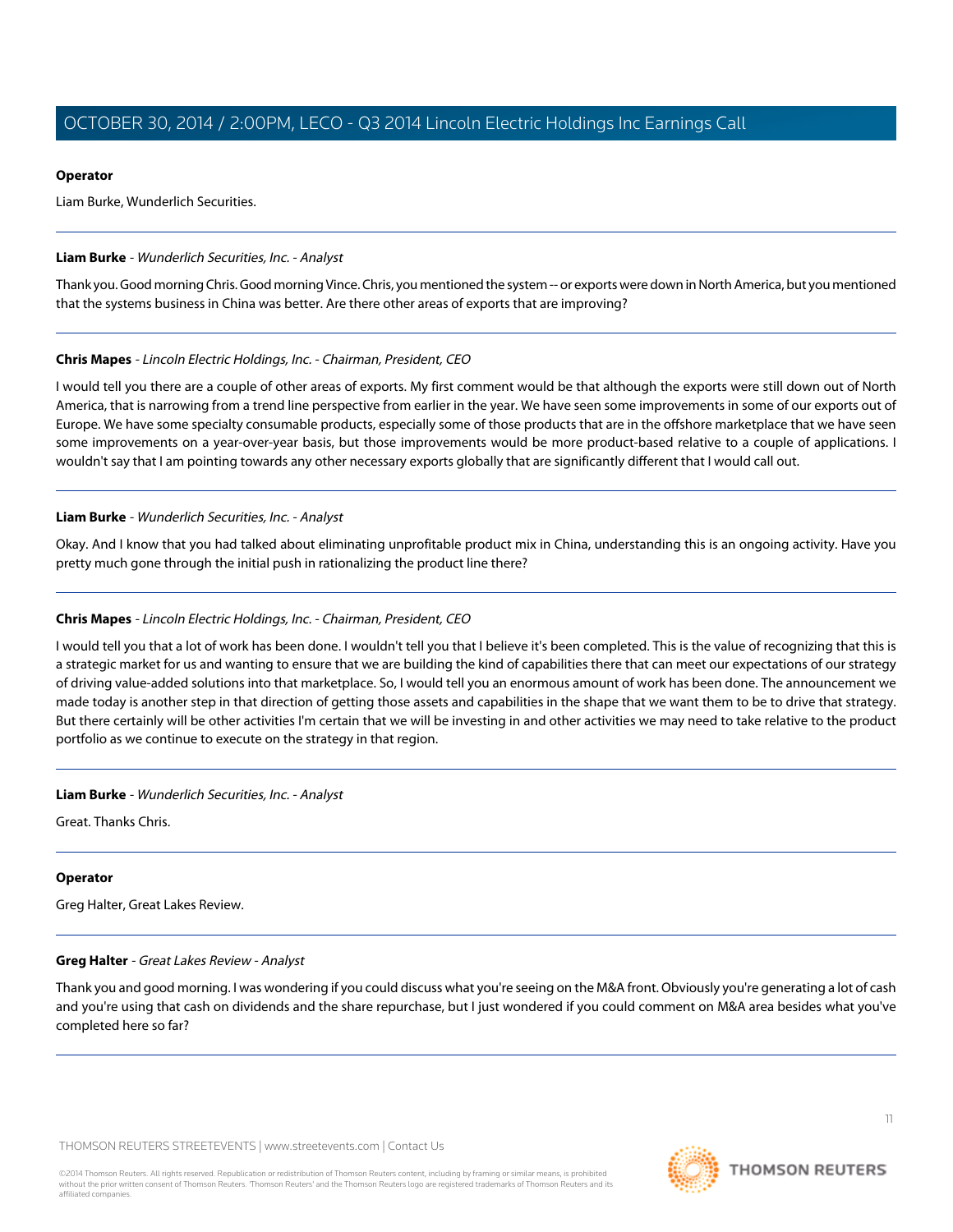## **Vincent Petrella** - Lincoln Electric Holdings, Inc. - EVP, CFO, Treasurer

As you know, we continue to be very active in searching for, identifying and sourcing attractive acquisitions. There are opportunities in the pipeline that we continue to work through, and we are optimistic that we will continue to demonstrate a track record of adding bolt-on acquisitions on a regular and consistent basis that add value for our shareholders. So, we have not changed at all our view of the opportunities there are and we will continue to work them hard to try to find those that are appropriate and of course at the right price.

## **Greg Halter** - Great Lakes Review - Analyst

All right. Thank you. And on the share repurchase, do you have the number of shares that were acquired either year-to-date or in the quarter?

#### **Vincent Petrella** - Lincoln Electric Holdings, Inc. - EVP, CFO, Treasurer

The quarter was about 1.9 million shares that we acquired.

## **Greg Halter** - Great Lakes Review - Analyst

All right. Thank you.

#### **Operator**

<span id="page-11-0"></span>Stanley Elliott, Stifel.

## **Stanley Elliott** - Stifel Nicolaus - Analyst

Good morning. Thank you guys for taking the question. A quick question on the automation side, I thought that was interesting commentary about that business improving in China. Were these more multinationals or were these local companies within country?

## **Chris Mapes** - Lincoln Electric Holdings, Inc. - Chairman, President, CEO

We have a very small business there, but we have had a position in that marketplace for a considerable period of time. I would tell you that there is a mix of those customers, although some of those -- of the base of that mix, most of those tend to be multinationals that probably we have a global relationship with that we are bringing solutions to the marketplace. But again, I would caution that that's a pretty small base in that market.

## **Stanley Elliott** - Stifel Nicolaus - Analyst

And then talking about the balance sheet into next year, you have the money coming in from Canada. Is that included on the balance sheet numbers that you have now? But I guess more importantly, what are your thoughts on adding leverage as you are looking to kind of continue to accelerate your share repurchase and also likely accelerate the dividend payments and see what you have there?

#### **Vincent Petrella** - Lincoln Electric Holdings, Inc. - EVP, CFO, Treasurer

The \$80 million from Canada is not in our cash balance yet. It's in another asset category. We need to collect that before we could record it as cash. But we expect that to happen again in the first quarter of next year.

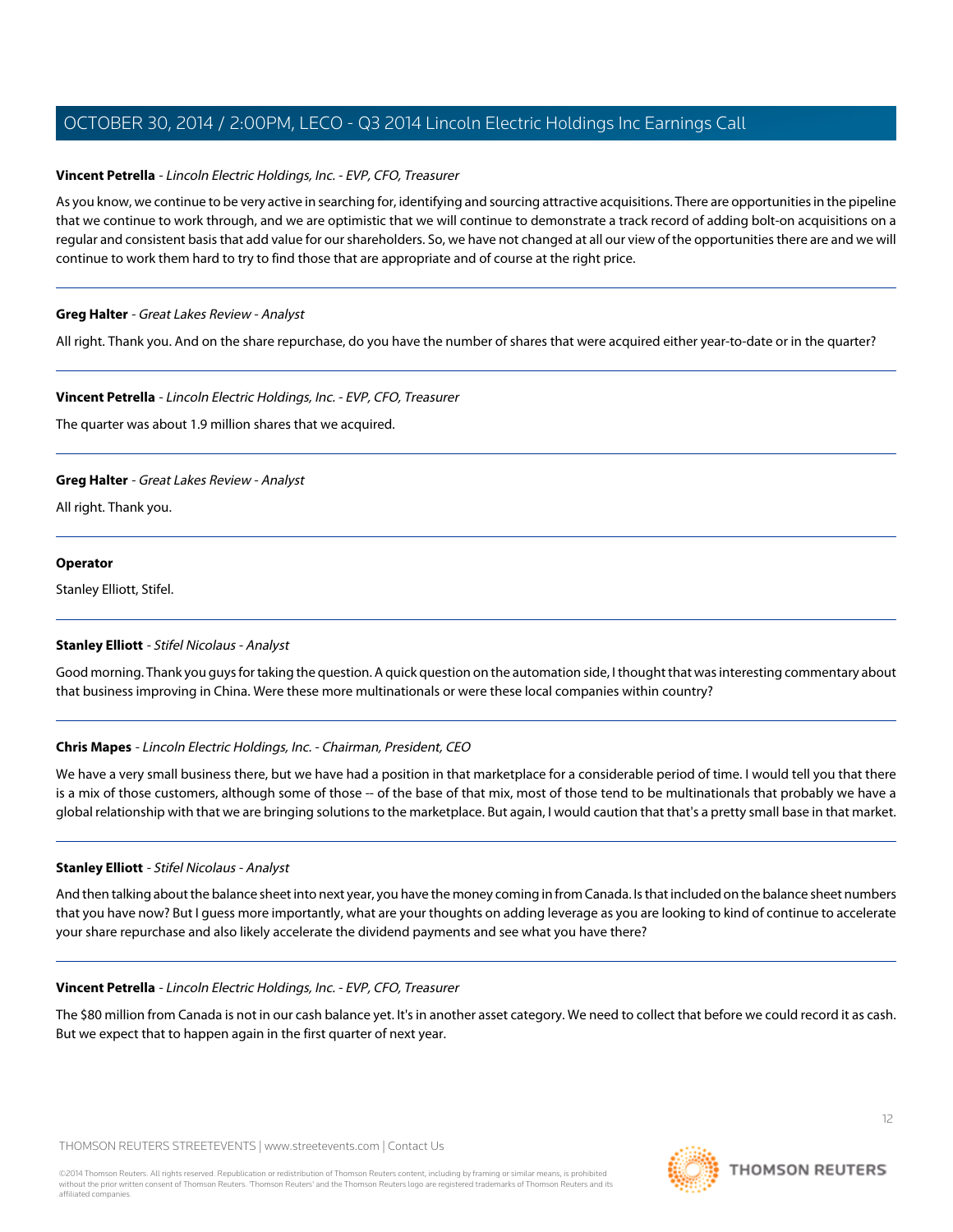As far as leverage is concerned, I fully expect us to add leverage in 2015. If you look at our existing free cash flows and you estimate that perhaps they might approximate around \$250 million after CapEx and dividends, we will be purchasing more shares in the marketplace than the remaining free cash flow available. And if we add any acquisitions to that, I think that will add to our debt requirements in 2015. So, we fully expect that we will be carrying a debt load in 2015 because of greater allocation and more aggressive return of cash to shareholders.

#### **Stanley Elliott** - Stifel Nicolaus - Analyst

Would this be more on like a revolver type basis, or term notes, or is this kind of to be determined?

#### **Vincent Petrella** - Lincoln Electric Holdings, Inc. - EVP, CFO, Treasurer

It's likely we'll take the opportunity to put our first layer of longer-term debt on the balance sheet. We do have an ample revolver in place that we could fund short-term needs from time to time, but I think we will keep that available, and it's likely we will put some longer-term debt on the balance sheet.

#### **Stanley Elliott** - Stifel Nicolaus - Analyst

Great guys. Thank you very much and congratulations.

#### **Operator**

<span id="page-12-0"></span>Schon Williams, BB&T Capital.

## **Schon Williams** - BB&T Capital Markets - Analyst

(technical difficulty) could start with my favorite subject, South America. I guess maybe can you talk a little bit about the trends in the quarter? Obviously, you mentioned some of the disruptions there. It does not sound like that is a near-term issue. Should we assume that continues into the indefinite future? And at what point does Venezuela become such a liability that it becomes time to close that facility? Is that a region that you have to be in in order to maintain market share? I just want to make sure I understand what the thinking is of management and the board there.

## **Vincent Petrella** - Lincoln Electric Holdings, Inc. - EVP, CFO, Treasurer

First, we have had disruptions to our manufacturing activities in Venezuela because of shortages in critical raw materials. We do believe those disruptions will continue to affect our business into the fourth quarter of 2014.

Our philosophy around Venezuela is we are going to limit any further hard currency capital entering the country. We are going to continue to operate the business with this existing currency resources and capabilities. We do not foresee, at this time, an advantage in shutting down that business until and if it does run out of ability to manage itself locally. We recognize that Venezuela from a longer-term perspective can and should and will be an attractive market. It is the largest oil reserves in the world, and it's going to have to be an important energy market in the future. So, we're going to continue to manage this issue very carefully. We're going to limit our exposure from a capital perspective moving forward, and we do not have any plans in the foreseeable future to exit our Venezuelan business from a manufacturing or a selling standpoint.

## **Schon Williams** - BB&T Capital Markets - Analyst

And just so I am clear, why would the supply disruptions, why would that not carry into 2015 and beyond? And why would the situation in Venezuela be getting better after Q4 of this year?

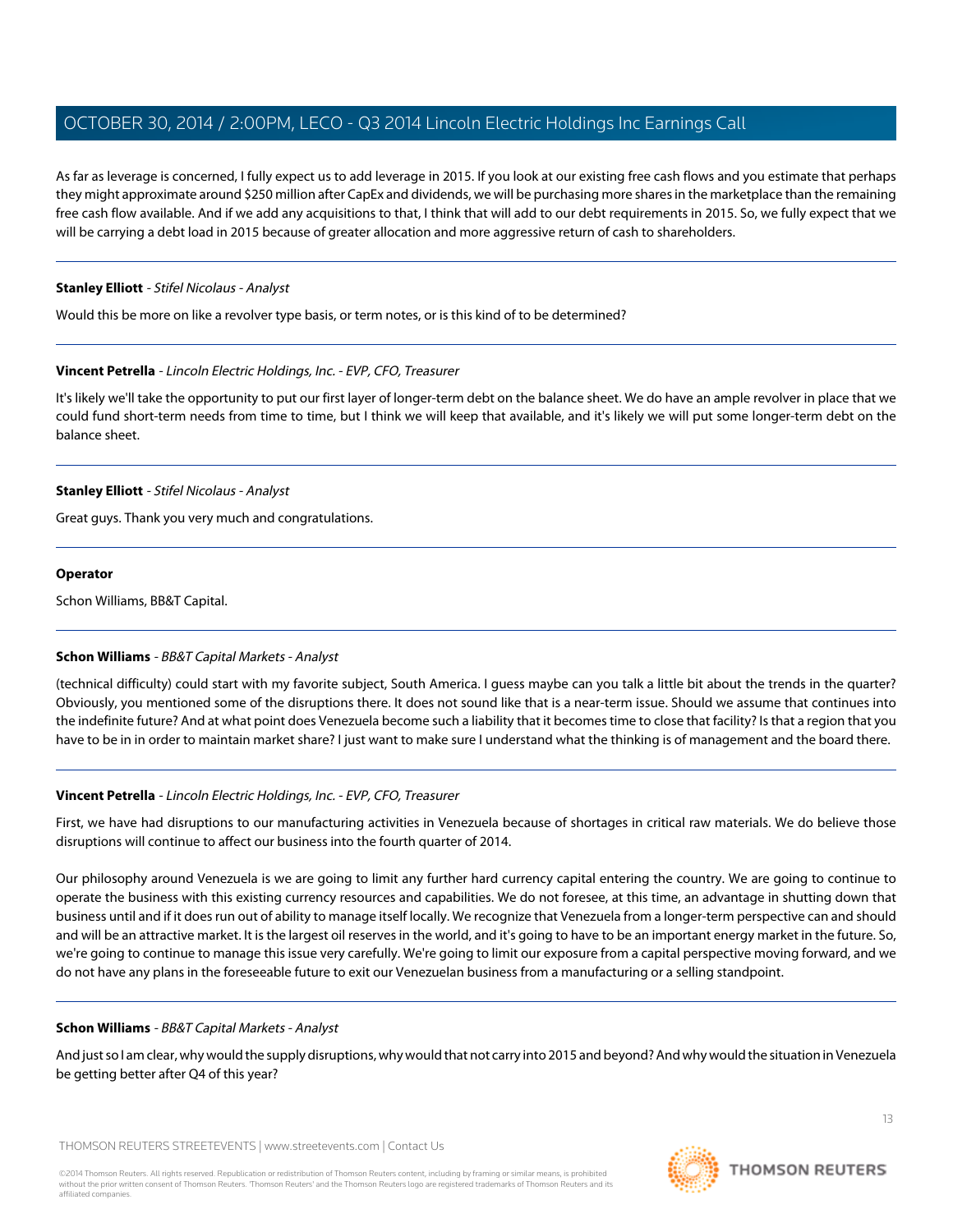#### **Vincent Petrella** - Lincoln Electric Holdings, Inc. - EVP, CFO, Treasurer

I'm not saying it's going to get better. I just can only see into the fourth quarter in terms of what's going on there. It's certainly a possibility, and maybe even likely that we will have the same kind of issues in 2015, but I am not prepared to predict what's happening in 2015 at this point in time.

#### **Schon Williams** - BB&T Capital Markets - Analyst

Okay. That's helpful. Then just one follow-up there. Can you just talk about what you're seeing in other markets in that region? Maybe there's been some concern about weakness in Brazil. What are you seeing there and kind of other countries within that region?

#### **Chris Mapes** - Lincoln Electric Holdings, Inc. - Chairman, President, CEO

This is Chris. The challenges in Brazil, the Brazilian economy, I think we've seen a lot of that publicly. Certainly, they just completed an election process down there, and I think there had been a pause in pieces of the economy until that process had been completed. But that market right now currently is a little challenged. But we like the overall dynamics around that market long-term, and believe that's a critical space for us to be in and certainly like the greenfield that we placed there from an automation perspective and have our Harris business with assets there as well as our core welding business with assets there.

Our Columbia business and a couple of the other smaller markets in that region are actually performing well. They are just smaller businesses for us and really can't mitigate the overall challenges for the segment when Brazil is challenged from a demand perspective, and as we have discussed, some of the issues impacting Venezuela.

#### **Schon Williams** - BB&T Capital Markets - Analyst

Thanks guys. I'll get back in queue.

#### **Operator**

(Operator Instructions). Mark Douglass, Longbow Research.

#### **Mark Douglass** - Longbow Research - Analyst

Just a quick follow-up. What was the final share count at the quarter's end?

**Vincent Petrella** - Lincoln Electric Holdings, Inc. - EVP, CFO, Treasurer

We had 77.680 million shares outstanding.

#### **Mark Douglass** - Longbow Research - Analyst

Okay. And then what were the exports in the quarter this year and last year?

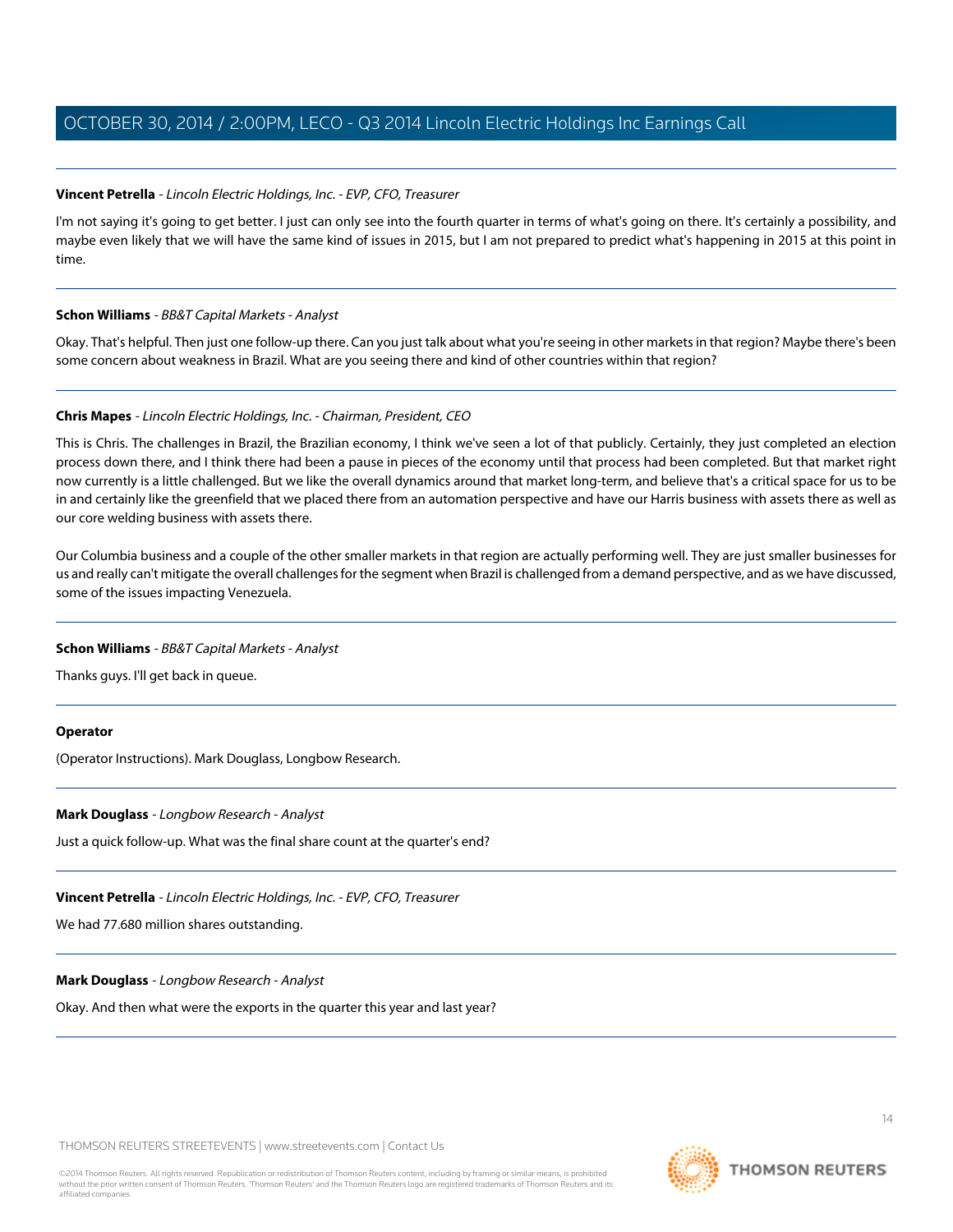#### **Vincent Petrella** - Lincoln Electric Holdings, Inc. - EVP, CFO, Treasurer

Our exports were \$51 million this year and \$59 million in the prior year out of the US.

#### **Mark Douglass** - Longbow Research - Analyst

Okay, thank you.

#### **Operator**

Greg Halter, Great Lakes Review.

#### **Greg Halter** - Great Lakes Review - Analyst

Has the relationship you had developed with IPG Photonics a couple years ago met your expectations?

#### **Chris Mapes** - Lincoln Electric Holdings, Inc. - Chairman, President, CEO

We have a very good relationship with them as part of our automation offering of products around the world. We implement automation solutions with their technology, and it's been a good relationship, and we provide that service and capability to the marketplace.

#### **Greg Halter** - Great Lakes Review - Analyst

All right, thank you and see you from the other side.

#### <span id="page-14-0"></span>**Operator**

Steve Barger, KeyBanc Capital Markets.

#### **Ken Newman** - KeyBanc Capital Markets - Analyst

Good morning everyone. This is Ken Newman on for Steve this morning. I just wanted to circle back on the comments you had about debt commitments that you could take on for a potential share repurchase. Could you give us some comments as to how big the long-term debt commitment you would be willing to assume and what you see the cost of debt for that?

## **Vincent Petrella** - Lincoln Electric Holdings, Inc. - EVP, CFO, Treasurer

I don't know that I'll predict where we might be next year in terms of our debt load, but certainly the Company has a significant amount of borrowing capacity. We have no net debt. We have net cash on the balance sheet today. We have covenants under our existing revolving credit agreement that would allow us to take our debt to EBITDA up to 3.5 times, 3.5 times EBITDA. So, with EBITDA running greater than \$450 million on an annualized I believe trailing 12-month basis, there's a lot of capacity there. So, we're going to add some debt in a very prudent and measured way next year as we continue to deploy cash towards increasing dividends, higher share buyback activity, and acquisition activity.

So, as far as rates are concerned, it depends on what the tenor is obviously of that, but with treasuries and spreads at almost all-time lows, you can probably look at debt in the 10- to 15-year type of range at 3% to 3.5%.